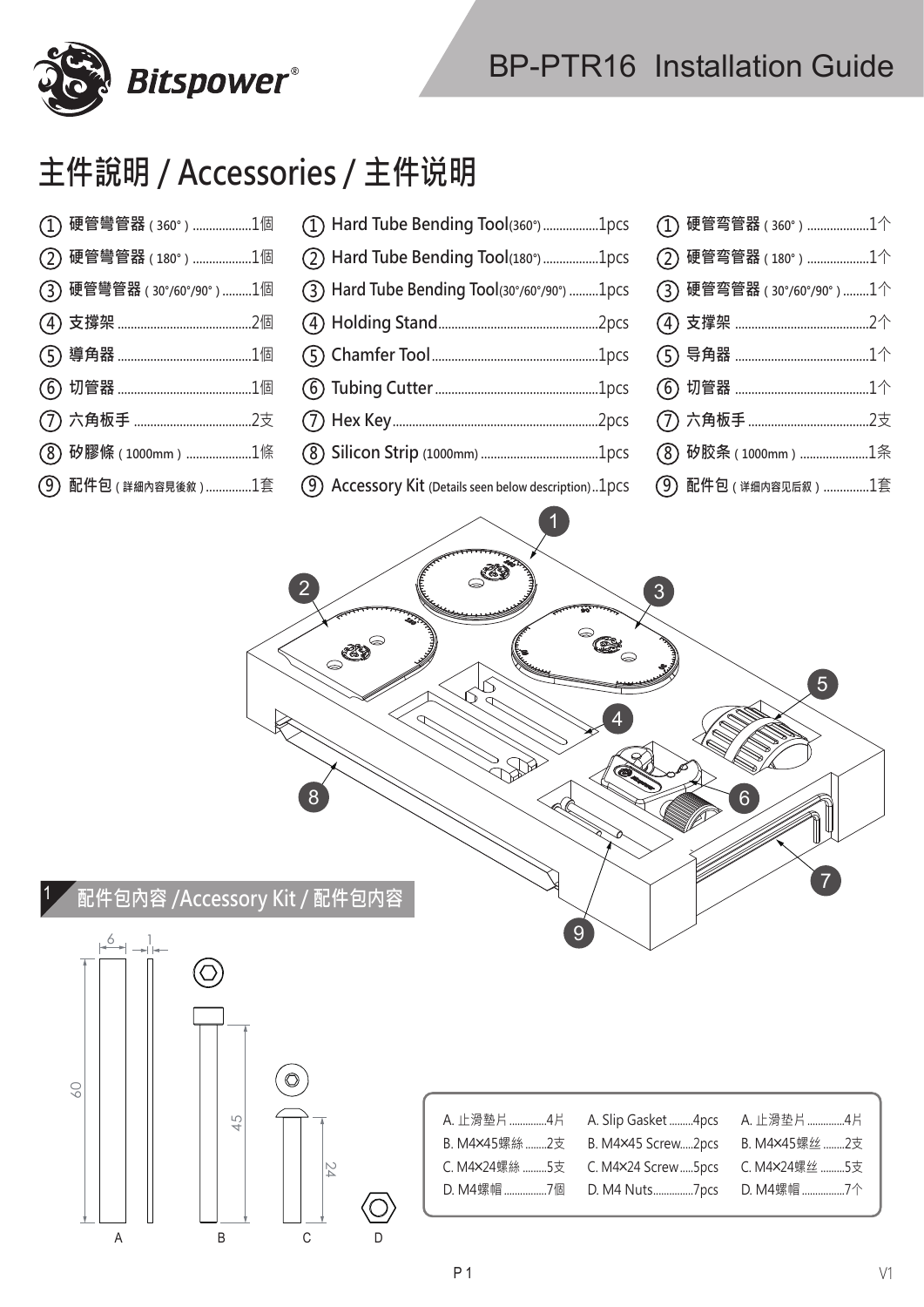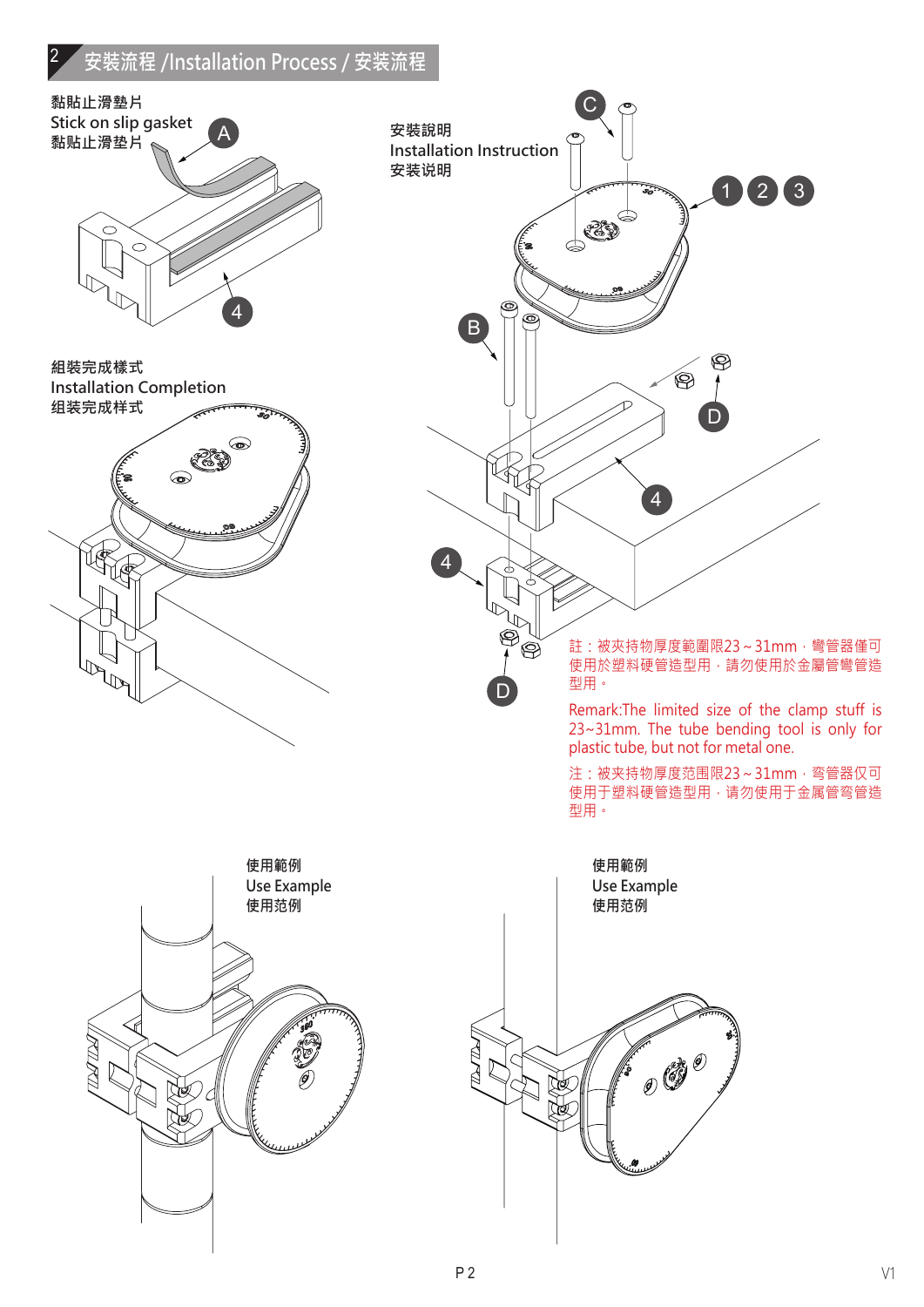## <sup>3</sup> **切管器 /Tubing Cutter / 切管器**



**刀片替換說明 Instruction of changing the blade 刀片替换说明**





順時針旋轉可將夾口縮小、逆向反之,可依照硬管外徑做調 整。利用旋轉硬管之動作完成切割。

Spin clockwise to reduce the clip, and vice versa. It can be adjusted by the external diameter of hard tube. Utilizing to spin the hard tube to accomplish the cut of tube.

顺时针旋转可将夹口缩小、逆向反之,可依照硬管外径做调 整。利用旋转硬管之动作完成切割。

## **註:可切割銅質或塑質硬管(建議採用PETG材質/BP-NCPLT系列管)**

**Remark:Copper or plastic material can be cut (Suggest to use PETG/ BP-NCPLT series)**

**注:可切割铜质或塑质硬管(建议采用PETG材质/BP-NCPLT系列管)**